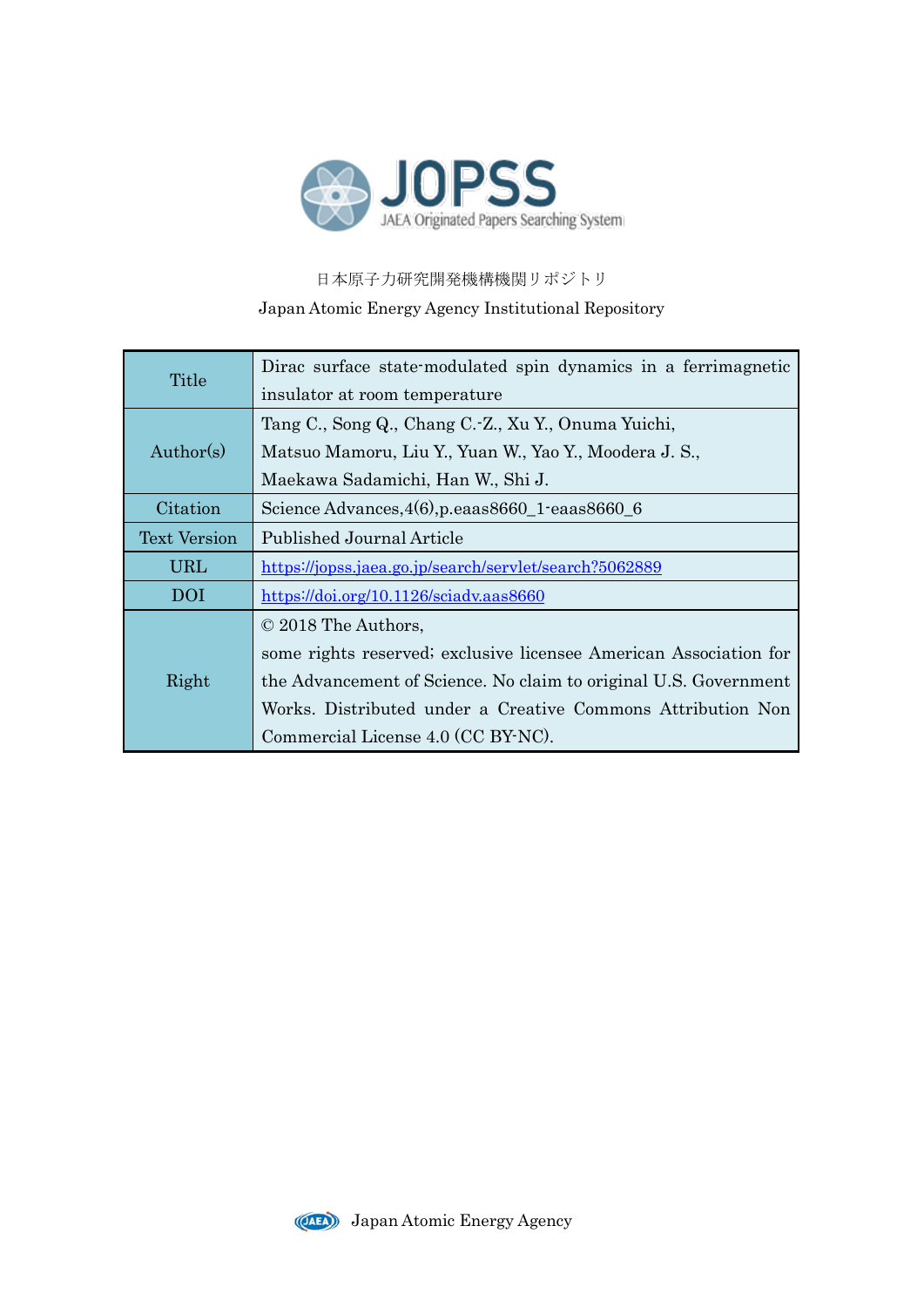# MATERIALS SCIENCE Copyright © 2018

# Dirac surface state–modulated spin dynamics in a ferrimagnetic insulator at room temperature

Chi Tang,<sup>1</sup>\* Qi Song,<sup>2,3</sup>\* Cui-Zu Chang,<sup>4,5</sup> Yadong Xu,<sup>1</sup> Yuichi Ohnuma,<sup>6</sup> Mamoru Matsuo,<sup>6,7</sup> Yawen Liu,<sup>1</sup> Wei Yuan,<sup>2,3</sup> Yunyan Yao,<sup>2,3</sup> Jagadeesh S. Moodera,<sup>4,8,9</sup> Sadamichi Maekawa,<sup>5</sup> Wei Han, $^{2,3}$  Jing Shi<sup>1†</sup>

This work demonstrates markedly modified spin dynamics of magnetic insulator (MI) by the spin momentum–locked Dirac surface states of the adjacent topological insulator (TI), which can be harnessed for spintronic applications. As the Bi concentration x is systematically tuned in 5-nm-thick (Bi<sub>x</sub>Sb<sub>1-x</sub>)<sub>2</sub>Te<sub>3</sub> TI films, the weight of the surface relative to bulk states peaks at  $x = 0.32$  when the chemical potential approaches the Dirac point. At this concentration, the Gilbert damping constant of the precessing magnetization in 10-nm-thick Y<sub>3</sub>Fe<sub>5</sub>O<sub>12</sub> MI films in the MI/TI heterostructures is enhanced by an order of magnitude, the largest among all concentrations. In addition, the MI acquires additional strong magnetic anisotropy that favors the in-plane orientation with similar Bi concentration dependence. These extraordinary effects of the Dirac surface states distinguish TI from other materials such as heavy metals in modulating spin dynamics of the neighboring magnetic layer.

#### INTRODUCTION

Topological insulators (TIs) are a new state of quantum matter with unique spin and charge properties owing to the nontrivial band topology and strong spin-orbit coupling (1). These properties can lead to a variety of exotic phenomena including topological magnetoelectric effects (2), quantum anomalous Hall effect (3), image magnetic monopoles (4), etc. A remarkable feature that profoundly affects spin and charge transport in TI is that electrons in Dirac surface states have their spin locked orthogonally to their momenta in two dimensions (5, 6). Various spin and charge transport effects of such spin-momentum locking have been observed in spin valves with TI  $(7)$ , spin Seebeck effect  $(8)$ , inverse Edelstein effect (9–13), and spin-orbit torque switching (14, 15). Strong coupling between electron spin and translational degrees of freedom can be exploited as an efficient way of manipulating spins and vice versa, which are essential for spintronics.

Devices revealing the aforementioned effects are often constructed in heterostructures containing TI and a ferromagnetic layer that serves as either a pure spin current source or a spin detector. Any spin-dependent effect on transport properties is conveniently measured through the metallic surface states. In the same heterostructures, the reverse effect, that is, the effect of the spin momentum–locked Dirac surface states on the spin dynamics of the magnetic layer, has not yet been systematically studied. It is known that a thin heavy metal such as Pt or W in contact with a magnetic material can cause broadening of the ferromagnetic resonance (FMR) linewidth, which is mainly attributed to the excess flow of spin current due to the spin pumping effect (16, 17); however, the linewidth broadening is generally insignificant (~10 Oe) (18, 19). In

The Authors, some rights reserved; exclusive licensee American Association for the Advancement of Science. No claim to original U.S. Government Works. Distributed under a Creative Commons Attribution NonCommercial License 4.0 (CC BY-NC).

this regime, the effect is quantitatively described by the momentum sum of the imaginary part of the dynamical transverse spin susceptibility (16) or, alternatively, the spin-mixing conductance at the interface (17).

Here, we investigate the room temperature spin dynamics of yttrium iron garnet ( $Y_3Fe_5O_{12}$  or YIG), a ferrimagnetic insulator, in heterostructures containing  $\left(\frac{Bi_xSb_{1-x}}{2Te_3}, a\right)$  material. By systematically tuning the chemical potential of the TI with a fixed thickness, that is, five quintuple layers (QLs) or  $\sim$  5 nm, via varying Bi concentration  $x$ , we control the weight of the surface states relative to the bulk states (20). An alternative way of controlling the surface state weight is to use electrostatic gating, which requires extensive materials work. In TI layers dominated by surface states, the direction of spins pumped into the Dirac surface states by FMR has to be locked in the plane. On the other hand, the spins in TI and those of YIG are exchange-coupled to each other at the interface. As a result, the direction of the precessing spins in YIG is forced to be aligned in the plane (Fig. 1A). Consequently, spin pumping into Dirac surface states is expected to give rise to strong damping of the precessing magnetization.We observe unprecedentedly large FMR linewidth broadening of YIG (up to 111 Oe at 9.6 GHz) when the chemical potential of the TI is tuned close to the Dirac point, which corresponds to a 15 times larger Gilbert damping constant. This marked enhancement in damping is accompanied by an anomalously large increase (~100%) in the easy-plane anisotropy of the YIG layer.

#### RESULTS

We choose YIG for the magnetic constituent in our heterostructures for several reasons to be described in Materials and Methods. Here, we have fabricated seven heterostructure samples with various Bi concentrations, x, ranging from 0 to 1. The  $x = 0.32$  sample is the most insulating as indicated by the largest resistance at 300 K (Fig. 1B) and the largest negative slope in its temperature dependence (Fig. 1C), suggesting that the chemical potential is located close to the Dirac point. With  $x$  deviating from 0.32, the chemical potential is tuned away from the Dirac point (20). In  $Bi_2Te_3$  (x = 1) and  $Sb_2Te_3$  (x = 0), the chemical potential is located in the bulk conduction and valence bands, respectively.

We measure FMR spectra with both cavity and broadbrand coplanar waveguide FMR setups. Before TI layer deposition, cavity FMR measurements are performed on all 10-nm-thick YIG films at

<sup>&</sup>lt;sup>1</sup>Department of Physics and Astronomy, University of California, Riverside, Riverside, CA 92521, USA. <sup>2</sup>International Center for Quantum Materials, School of Physics, Peking University, Beijing 100871, China. <sup>3</sup>Collaborative Innovation Center of Quantum Matter, Beijing 100871, China. <sup>4</sup>Francis Bitter Magnet Laboratory, Massachusetts Institute of Technology, Cambridge, MA 02139, USA. <sup>5</sup>Department of Physics, The Pennsylvania State University, University Park, PA 16802, USA. <sup>6</sup> Advanced Science Research Center, Japan Atomic Energy Agency, Tokai 319-1195, Ibaraki, Japan. <sup>7</sup> Advanced Institute for Materials Research, Tohoku University, Sendai 980-8577, Miyagi, Japan. <sup>8</sup>Department of Physics, Massachusetts Institute of Technology, Cambridge, MA 02139, USA. <sup>9</sup>Plasma Science and Fusion Center, Massachusetts Institute of Technology, Cambridge, MA 02139, USA. \*These authors contributed equally to this work. †Corresponding author. Email: jing.shi@ucr.edu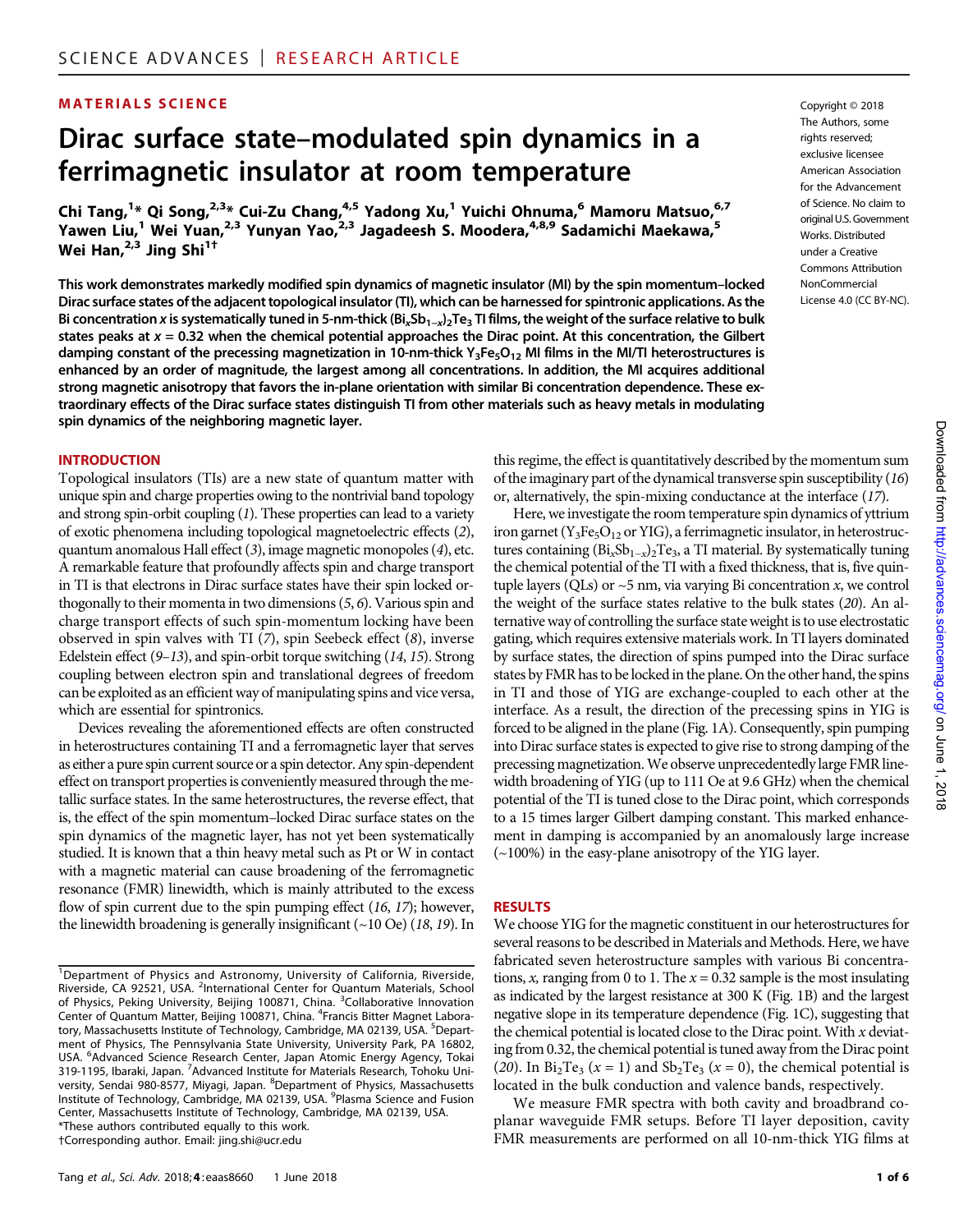

Fig. 1. FMR measurement principle and TI properties. (A) Schematic drawing of magnetization dynamics in YIG interfaced with TI in which the spin of the surface state electron is locked to momentum. (B) Room temperature sheet resistance of  $(Bi_xSb_{1-x})_2Te_3$  with different Bi concentrations. (C) Temperature dependence of the sheet resistance of seven YIG (10 nm)/(Bi<sub>x</sub>Sb<sub>1-x</sub>)<sub>2</sub>Te<sub>3</sub> (five QLs) heterostructures.

room temperature using a Bruker 9.6 GHz X-band EMX EPR spectrometer. Figure 2B (red curve) shows an FMR derivative absorption spectrum of a representative YIG film with an in-plane magnetic field, which can be well fitted with a single Lorentzian derivative. The peakto-peak linewidth  $\Delta H_{\text{pp}}$  of 7.0 Oe and resonance field  $H_{\text{res}}$  of 2434.0 Oe are obtained from the fitting. Such a narrow linewidth indicates high YIG film quality. The mean values of both  $\Delta H_{\rm pp}$  and  $H_{\rm res}$  for all seven samples are  $10.2 \pm 3.1$  Oe and  $2394.5 \pm 40.2$  Oe, respectively. When FMR is performed as a function of the polar angles  $\theta_H$  (defined in Fig. 2A), the  $\theta_H$  dependence of both quantities shows very small variations for all seven YIG samples (fig. S2), indicating a tight control over the YIG film quality.

To study the effect of the TI Dirac surface states on YIG spin dynamics, we compare the YIG FMR spectra taken before and after the TI growth. Figure 2B shows a direct comparison between the two representative FMR spectra taken with in-plane fields before and after the growth of a five-QL  $Sb_2Te_3$  ( $x = 0$ ) film. Two distinct differences stand out. First,  $H_{res}$  is shifted to a lower field by 207 Oe, that is, from 2434 to 2227 Oe, indicating a large effect on magnetic anisotropy upon adding the five-QL  $\text{Sb}_2 \text{Te}_3$ . Second, the FMR linewidth  $\Delta H_{\text{pp}}$  is broadened by seven times. To more accurately determine the effective anisotropy field change, we measure FMR of both  $YIG/Sp_2Te_3$  and a YIG reference sample as a function of polar angle  $\theta_H$  (21, 22). Figure 2C shows the spectra at selected polar angles between the in-plane  $(\theta_H = 90^\circ)$  and out-of-plane  $(\theta_H = 0^\circ)$  magnetic field orientations. The YIG reference sample has relatively narrow FMR linewidth for all polar angles. In the meantime,  $H_{\text{res}}$  decreases monotonically from ~5560 Oe for H out-of-plane to ~2434 Oe for H in-plane, consistent



Fig. 2. YIG FMR spectra with and without TI. (A) Definition of polar angles  $\theta_H$  and  $\theta_M$ , in FMR measurements. (B) FMR derivative absorption spectra of YIG/Sb<sub>2</sub>Te<sub>3</sub> and YIG reference sample at a frequency of 9.6 GHz with magnetic field applied in-plane ( $\theta_H$  = 90°). The solid lines are the best fits to extract the resonance field  $H_{res}$  and peak-to-peak linewidth  $\Delta H_{\text{DD}}$ . a.u., arbitrary units. (C) FMR derivative absorption spectra of YIG/Sb<sub>2</sub>Te<sub>3</sub> and YIG reference sample with the polar angle  $\theta_H$  ranging from 0° (out-of-plane) to 90° (in-plane) at 300 K. The extra peak-like feature on the high-field side of the resonance at 0° and 10° is also observed in some other samples, which could be caused by minor inhomogeneity change in YIG due to the presence of the TI layer.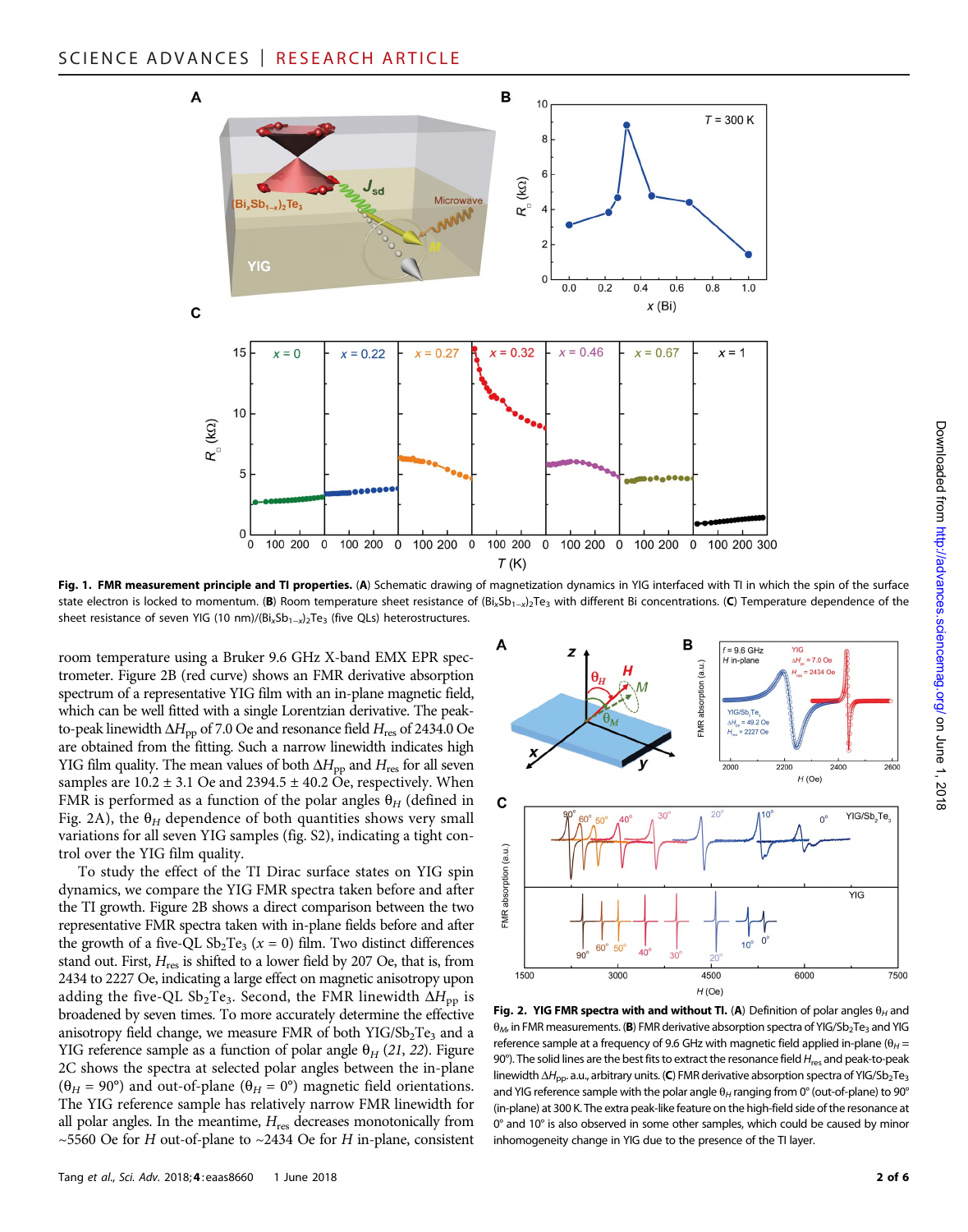with the behavior of nanometer-thick YIG films with easy-plane magnetic anisotropy (23). With five-QL  $Sb<sub>2</sub>Te<sub>3</sub>$  on top, however, marked differences can be readily identified as shown in Fig. 2C (top panel): significant broadening of  $\Delta H_{\rm pp}$  and large shift in  $H_{\rm res}$ .  $H_{\rm res}$  shift occurs at all angles; hence, the overall  $H_{\text{res}}$  range is greatly expanded, that is, between 2227 and 6000 Oe. These marked effects are not seen in heterostructures containing thin heavy metal layers such as Pt (18).

The differences in both  $\Delta H_{\rm pp}$  and  $H_{\rm res}$  caused by the five-QL Sb<sub>2</sub>Te<sub>3</sub> suggest their origin in the band structure of TI. To study the effects of the TI Dirac surface states, we compare the FMR results in all seven samples in which the surface-to-bulk ratio systematically varies. We first study the effect of varying  $x$  on the easy-plane magnetic anisotropy. We plot  $H_{res}$  as a function of  $\theta_H$  in Fig. 3A for all seven YIG/(Bi<sub>x</sub>Sb<sub>1-x</sub>)<sub>2</sub>Te<sub>3</sub> samples plus a YIG reference film. The angular dependence data can be fitted reasonably well with the shape anisotropy plus a uniaxial anisotropy term, both in the form of  $\cos^2 \theta$ . As is routinely done in literature (21), we solve three transcendental equations numerically and seek the least-square fitting results. Note that, if the uniaxial anisotropy term is negative, then it simply represents easy-plane anisotropy.We find that it is indeed negative, that is, there is additional easy-plane anisotropy in all seven samples. By fitting the polar angle dependence, we obtain the two best-fit parameters,  $4\pi M_{\text{eff}}$  and the g-factor, for each sample. The effective anisotropy field is defined as  $4\pi M_{\text{eff}} = 4\pi M_s + H_{\text{an}}$ , where  $4\pi M_s$  and  $H_{\text{an}}$ denote the demagnetizing field and an effective easy-plane (positive) magnetic anisotropy field, respectively (24). The best-fit parameters are summarized in table S1. The extracted  $4\pi M_{\text{eff}}$  is plotted in Fig. 3B. Because the demagnetizing field  $4\pi M_s$  is about 1780 Oe,  $4\pi M_{\text{eff}}$  is clearly larger than  $4\pi M_s$  in all samples. Furthermore,  $4\pi M_{\text{eff}}$  depends on x. For the two most metallic TI films, that is,  $x = 0$  and  $x = 1$ ,  $4\pi M_{\text{eff}}$  is increased by 420 and 460 Oe, which accounts for 23% and 26% of



Fig. 3. Extracted  $4\pi M_{\text{eff}}$  from FMR polar angle dependence fitting. (A) Polar angle  $\theta_H$  dependence of FMR resonance field  $H_{res}$  for all seven YIG (10 nm)/(Bi<sub>x</sub>Sb<sub>1-x</sub>)<sub>2</sub>Te<sub>3</sub> (five QLs) samples and YIG reference sample. Solid curves are the best fits. (B) Bi concentration dependence of extracted effective anisotropy field  $4\pi M_{\text{eff}}$  obtained from fitting in (A) for all seven YIG (10 nm)/(Bi<sub>x</sub>Sb<sub>1-x</sub>)<sub>2</sub>Te<sub>3</sub> (five QLs) samples. The gray dashed line is the  $4\pi M_{\text{eff}}$  value for the YIG reference sample.

its demagnetizing field  $4\pi M_s$ , respectively. In comparison, the corresponding increase is only 5% in YIG/Pt (fig. S3A). As the chemical potential is tuned into the bandgap, that is, surface states becoming dominant,  $4\pi M_{\text{eff}}$  increases further and peaks in the most insulating sample ( $x = 0.32$ ), reaching 3800 Oe. This increase represents nearly a 100% enhancement over the YIG demagnetizing field  $4\pi M_s$ .

A common origin of enhanced magnetic anisotropy in thin films is related to the interface strain. In  $(Bi_xSb_{1-x})_2Te_3$ , the interaction between the neighboring Te-Bi/Sb-Te-Bi/Sb-Te QLs is of the van der Waals type. Between yttrium iron garnet and TI, there is no epitaxial relation because of widely different lattice structures; therefore, the strain and strain-induced anisotropy are expected to be small at the YIG-TI interface for all samples. Another possibility of the enhanced  $4\pi M_{\text{eff}}$ is an increased demagnetizing field. If part of TI becomes ferromagnetic, then it can, in principle, cause an increase in  $4\pi M_s$ . We exclude this possibility with the following arguments. First, such a proximityinduced moment, if exists, can only come from a few atomic layers at the interface and is clearly too small to account for the observed 100% increase. Our magnetization measurements do not support this possibility either (fig. S5). The same magnetometry results do not show any clear Bi concentration dependence within experimental uncertainty. The proximity effect in YIG/TI heterostructures occurs at much lower temperatures (<150 K) as reported in previous studies (8, 25). In addition, the  $T_c$  of the induced ferromagnetism in TI was found to be uncorrected with the chemical potential position of the TI (25). In our data, the  $4\pi M_{\text{eff}}$  enhancement follows the same trend as the resistivity, as shown in Fig. 1C. From these analyses, we conclude that the enhanced effective anisotropy originates from the Dirac surface states.

The cavity FMR measurements have already indicated anomalously broadened FMR linewidth at a particular microwave frequency. To extract the Gilbert damping constant  $\alpha$ , we perform broadband FMR measurements using a coplanar waveguide setup for all YIG/TI samples up to 12 GHz. Representative transmission data  $S_{21}$  in Fig. 4A show the FMR absorption of YIG/Sb<sub>2</sub>Te<sub>3</sub> with several frequencies. Both FMR resonance field shift and linewidth broadening display the same trend resonance field shift and linewidth broadening display the same trend<br>in Fig. 4B. The half width at half maximum,  $\Delta H = \sqrt{3} \Delta H_{\rm pp}/2$ , is<br>extracted by fitting a Lorentzian function to each So, spectrum up to extracted by fitting a Lorentzian function to each  $S_{21}$  spectrum up to 12 GHz and then plotted in Fig. 4C for all samples. A linear relation between  $\Delta H$  and frequency is observed, and  $\alpha$  can be calculated by (24)

$$
\Delta H = \frac{2\pi}{\gamma} \alpha f + \Delta H_0 \tag{1}
$$

where  $\gamma$  and  $\Delta H_0$  are the gyromagnetic ratio and the inhomogeneity linewidth broadening, respectively. Figure 4D shows  $\alpha$  versus  $x$  for all samples.  $\alpha$  peaks at  $x = 0.32$  as well, that is, in the most insulating sample, similar to the resistivity and the effective anisotropy field. Compared to the two most metallic samples with  $\alpha = 8.0 \times 10^{-3}$  for  $x = 0$ <br>(or Sb-Te-) and  $\alpha = 4.5 \times 10^{-3}$  for  $x = 1$  (or Bi-Te-),  $\alpha$  reaches the max-(or  $\text{Sp}_2\text{Te}_3$ ) and  $\alpha = 4.5 \times 10^{-3}$  for  $x = 1$  (or  $\text{Bi}_2\text{Te}_3$ ),  $\alpha$  reaches the max-<br>imum value of  $2.2 \times 10^{-2}$  for  $x = 0.32$  which is an order of magnitude imum value of  $2.2 \times 10^{-2}$  for  $x = 0.32$ , which is an order of magnitude larger than that of the bare YIG films (average value of  $1.5 \times 10^{-3}$ ). In comparison,  $\alpha$  in YIG/Pt is only twice as large as that in the YIG reference, as shown in fig. S4B. In addition,  $\alpha$  shows the same trend as that of the resistivity and effective anisotropy. These facts suggest a common origin, of the observed modulated spin dynamics that is, the special band structures of the TI surface states rather than the spin-orbit coupling of the constituent elements. The latter effect would imply a monotonically increasing trend as more Bi atoms are incorporated.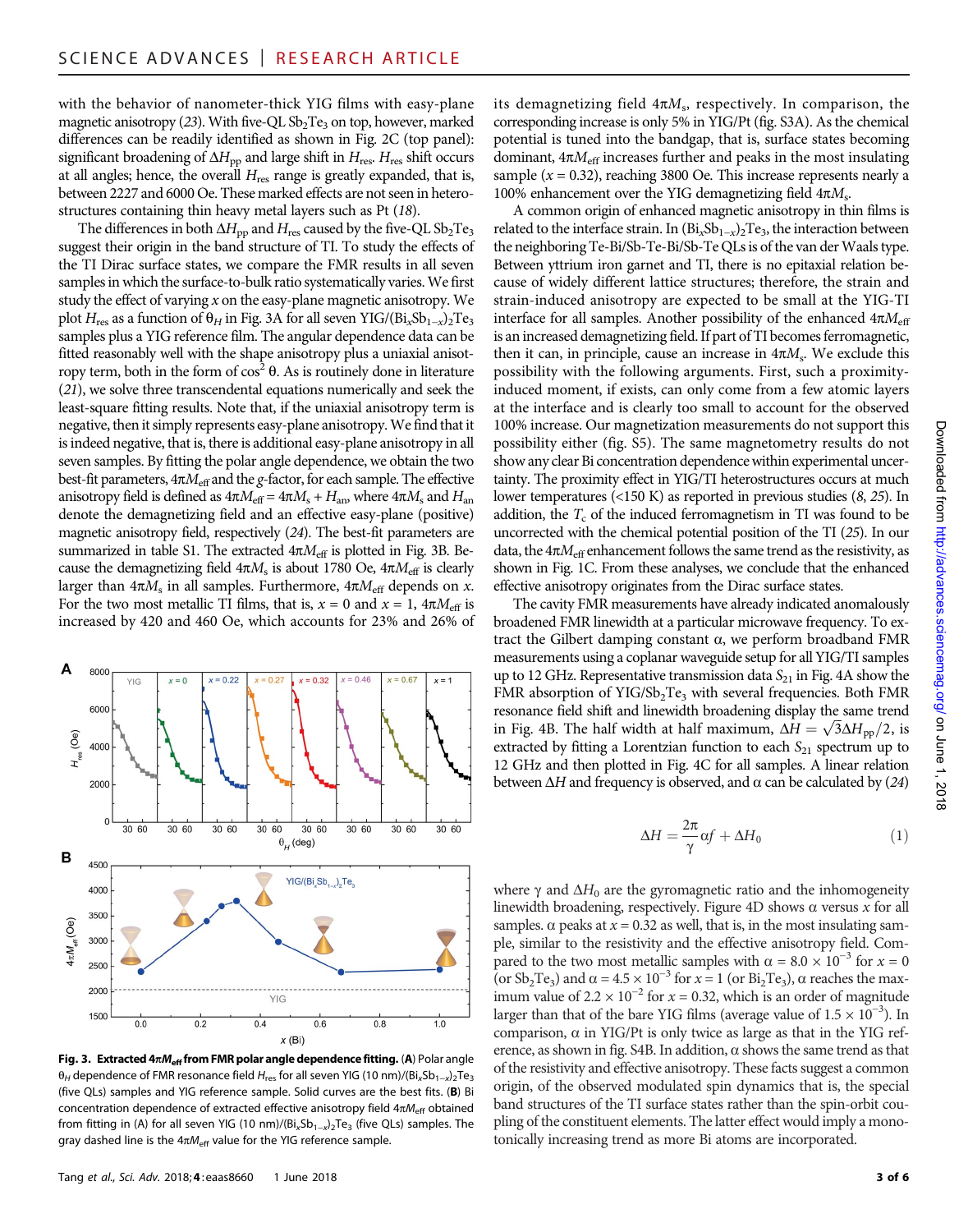

Fig. 4. Extracted Gilbert damping from FMR linewidth fitting. (A) FMR transmission spectra  $_{51}$  for YIG/Sb<sub>2</sub>Te<sub>3</sub> for different chosen frequencies: 4, 6, 8, 10, and 12 GHz at 300 K after background subtraction. (B) Normalized FMR spectra  $_{5,1}$  at a fixed frequency of 10 GHz with an applied in-plane static field for YIG/(Bi<sub>x</sub>Sb<sub>1-x</sub>)<sub>2</sub>Te<sub>3</sub> samples with different Bi concentrations and YIG reference sample. (C) Frequency dependence of FMR linewidth for all seven YIG/TI samples and YIG reference sample. The resonance peak height is reduced in samples with increased damping constant, which causes poor Lorentzian fitting and, consequently, large apparent noise in extracted linewidth. (D) Bi concentration (x) dependence of the Gilbert damping constant  $\alpha$  extracted from the slope of the straight lines in (C).

#### **DISCUSSION**

We now show that these three effects are actually connected and given by the spin-momentum locking properties of the TI Dirac surface states. The spins  $(\vec{\sigma})$  of TI and the spins  $(\vec{\delta})$  of YIG are coupled by the exchange<br>interaction expressed as (26, 27)  $H = I_1 \vec{\sigma}$ ,  $\vec{\delta}$ , with L, being the exinteraction expressed as  $(26, 27)$   $H = J_{sd}\vec{\sigma} \cdot \vec{S}$ , with  $J_{sd}$  being the ex-<br>change constant at the interface. We note that the spins in TI lie in change constant at the interface. We note that the spins in TI lie in the plane because of the spin-momentum locking. Therefore, the spins in YIG are pulled toward the plane as well. This pulling effect induces the easy-plane anisotropy given by

$$
E_{\rm an} = -\frac{1}{2}(\chi_{\!/\!} - \chi_{\perp})M^2 \tag{2}
$$

where  $\chi$  ⁄ and  $\chi_{\perp}$  are the in-plane and out-of-plane components of the spin susceptibility in TI, respectively, and  $M$  is the magnetization of YIG. In particular, when the chemical potential is close to the Dirac point,  $\chi_{\perp}$  is strongly suppressed because of the gap (28), and thus,  $\chi_{\perp} \gg \chi_{\perp}$ . The spin susceptibility of the TI gives rise to the easy-plane magnetic anisotropy field by  $\vec{H}_{\text{an}} = -\frac{\partial E_{\text{an}}}{\partial M}$ .<br>The same interfacial exchange

The same interfacial exchange interaction also affects spin pumping (16); the spin precession of YIG in FMR results in the motion of spins in TI. The induced spin current  $(I_s)$  in TI is expressed as

$$
I_s \! \propto \! J_{sd}^2 I_m \chi^{+-}(\omega) \tag{3}
$$

where  $\chi^{+-}(\omega)$  is the transverse component in TI to the magnetization direction of YIG and  $\omega$  is the EMR frequency. We note that because the direction of YIG, and  $\omega$  is the FMR frequency. We note that, because the spin Seebeck effect is due to the spin pumping by heat (26, 27), it is also given by  $\chi^{+-}(\omega)$  but integrated over  $\omega$  in the range of the thermal<br>distribution of spin fluctuations. The susceptibility is calculated by takdistribution of spin fluctuations. The susceptibility is calculated by taking into account the direct transition near the Fermi level because of the spin-momentum locking in TI (see the Supplementary Materials for details). Because the resonance frequency (a few gigahertz) is much smaller than the energy gap of TI  $(\sim 0.3 \text{ eV})$  (29), the direct transition is more effective when the Fermi energy is near the Dirac point. As a result, the spin pumping (the Gilbert damping) is significantly enhanced near the Dirac point. This model also explains enhanced spin Seebeck effect reported previously (8).

In summary, we have observed marked modifications of YIG spin dynamics by spin momentum–locked surfaces of a thin TI layer in high-quality YIG/TI heterostructures with different Bi/Sb ratios. The spin-momentum locking in TI provides not only a sensitive detection of the magnetic state in magnetic materials serving as a spin current source but also an active way of manipulating ultrafast magnetization dynamics and magnetic anisotropy with the unique properties of the topological Dirac surface states, which offers exciting opportunities for potential spintronic applications.

#### MATERIALS AND METHODS

#### Choice of YIG

We chose 10-nm-thick YIG films as the magnetic insulator (MI) layers in all MI/TI heterostructures. First, YIG in general has a very small Gilbert damping constant  $\alpha$  (~3 × 10<sup>-5</sup> in crystals and ~10<sup>-3</sup> in 10-nm-thick YIG films), and the FMR linewidth is relatively narrow (~10 Oe at ~10 GHz for thin films). Therefore, small linewidth changes can be easily detected. Second, YIG films are prepared first with high temperatures (~800°C) with pulsed laser deposition and rapid thermal annealing, and the TI layers are grown at much lower temperatures (~230°C) after with molecular beam epitaxy (MBE). This growth sequence and the large temperature difference prevents serious intermixing across the interface. In our heterostructures, YIG is atomically flat, which ensures the flat YIG-TI interface. Third, similar to our previous spin Seebeck effect study (8), here, we conducted FMR measurements at room temperature that was well above that of the induced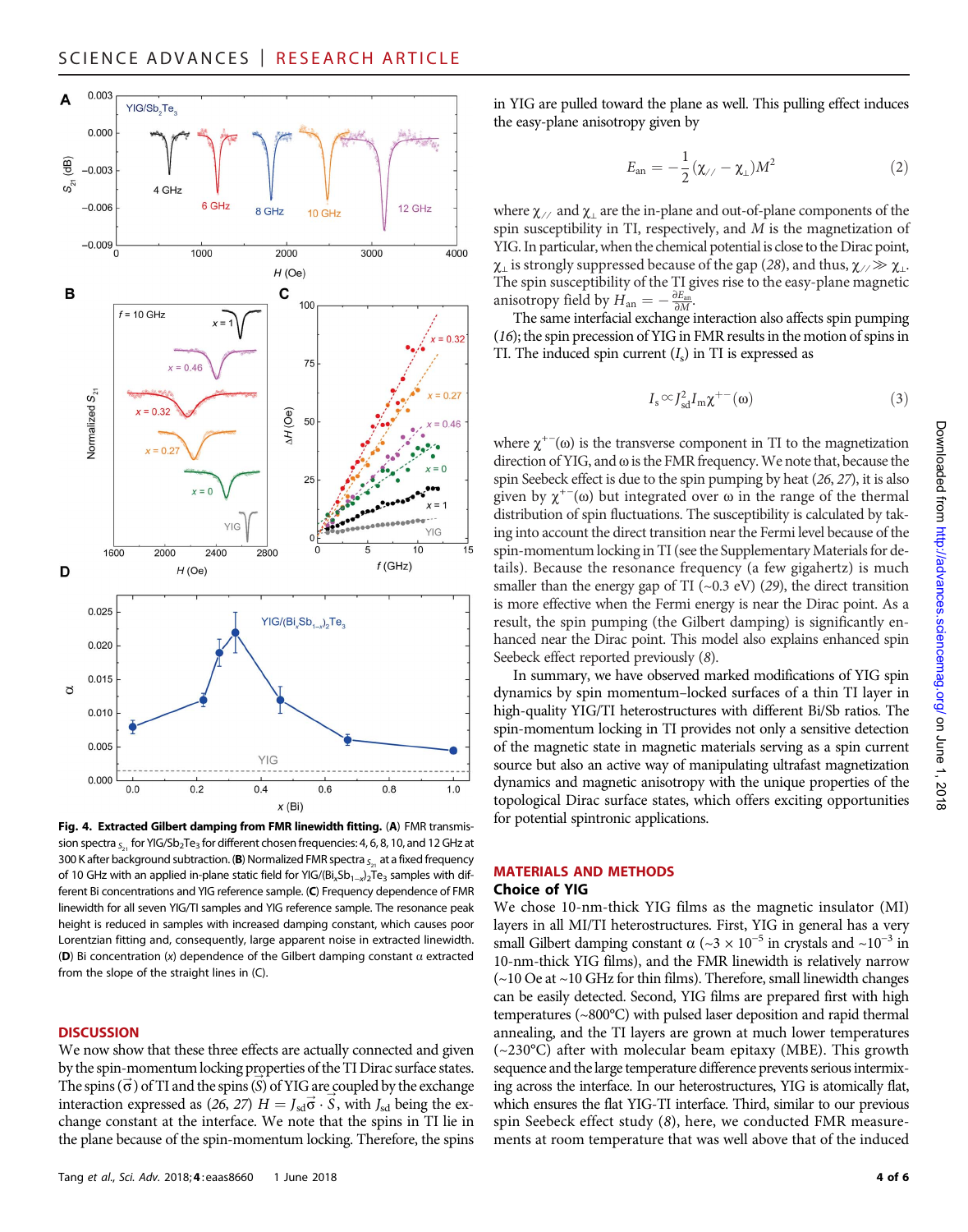ferromagnetism in the TI surface layer. Consequently, the dynamic behavior of YIG was not affected by the induced ferromagnetism in TI (18).

## Heterostructure growth

Thin YIG films were grown on epi-ready lattice-matched single crystal GGG (111) substrates via pulsed laser deposition. The detailed growth recipe of YIG films was described in a previous paper (30). To fabricate high-quality YIG/(Bi<sub>x</sub>Sb<sub>1-x</sub>)<sub>2</sub>Te<sub>3</sub> heterostructures with various Bi concentrations ( $x = 0$ , 0.22, 0.27, 0.32, 0.46, 0.67, and 1 in this study), we then transferred YIG (111) films to an ultrahigh vacuum MBE system with the base pressure better than  $5 \times 10^{-10}$  Torr for TI growth. Highpurity Bi (99.999%), Sb (99.9999%), and Te (99.9999%) were evaporated from Knudsen effusion cells. During the growth, the YIG substrate was kept at 230°C, and the growth rate of TI was ~0.2 QL/min. The heterostructure film was covered with a 5-nm Te protection layer before taken out of the MBE chamber for the FMR measurements.

## FMR measurements

The polar angle–dependent FMR measurements for all samples were performed using a Bruker 9.6-GHz X-band EMX EPR spectrometer. Samples could be rotated with respect to the static field direction from the in-plane to out-of-plane geometry, with a protractor reading the angle precisely.

The Gilbert damping constant measurements were conducted by a broadband FMR using a coplanar waveguide setup. The forward amplitude of complex transmission coefficients  $(S_{21})$  was recorded by the vector network analyzer (E5071C, Agilent Technologies) connected to a straight-line coplanar waveguide (31). Each sample was attached to the waveguide, and the measurement was performed, with the frequency sweeping from 1 to 12 GHz at a fixed magnetic field, which could be varied up to 4000 Oe.

## SUPPLEMENTARY MATERIALS

Supplementary material for this article is available at [http://advances.sciencemag.org/cgi/](http://advances.sciencemag.org/cgi/content/full/4/6/eaas8660/DC1) [content/full/4/6/eaas8660/DC1](http://advances.sciencemag.org/cgi/content/full/4/6/eaas8660/DC1)

- fig. S1. Crystal structure and surface morphology.
- fig. S2. FMR resonance field and linewidth for all YIG films.
- fig. S3. Effect of Pt on YIG resonance characteristics.
- fig. S4. Comparison of FMR between YIG/TI and YIG/Pt.
- fig. S5. Comparison of total effective anisotropy field and demagnetizing field.
- fig. S6. High-resolution transmission electron microscope image of a representative YIG/TI sample.
- fig. S7. TI surface state dispersion.
- fig. S8. Direct transition of TI conduction electrons driven by spin pumping.

table S1. Two parameters (that is,  $4\pi M_{\text{eff}}$  and  $\gamma/2\pi$ ) obtained from fitting. References (32, 33)

# REFERENCES AND NOTES

- 1. X.-L. Qi, S.-C. Zhang, Topological insulators and superconductors. Rev. Mod. Phys. 83, 1057–1110 (2011).
- 2. X.-L. Qi, T. L. Hughes, S.-C. Zhang, Topological field theory of time-reversal invariant insulators. Phys. Rev. B 78, 195424 (2008).
- 3. C.-Z. Chang, J. Zhang, X. Feng, J. Shen, Z. Zhang, M. Guo, K. Li, Y. Ou, P. Wei, L.-L. Wang, Z.-Q. Ji, Y. Feng, S. Ji, X. Chen, J. Jia, X. Dai, Z. Fang, S.-C. Zhang, K. He, Y. Wang, L. Lu, X.-C. Ma, Q.-K. Xue, Experimental observation of the quantum anomalous Hall effect in a magnetic topological insulator. Science 340, 167–170 (2013).
- 4. X.-L. Qi, R. Li, J. Zang, S.-C. Zhang, Inducing a magnetic monopole with topological surface states. Science 323, 1184–1187 (2009).
- 5. D. Hsieh, Y. Xia, D. Qian, L. Wray, J. H. Dil, F. Meier, J. Osterwalder, L. Patthey, J. G. Checkelsky, N. P. Ong, A. V. Fedorov, H. Lin, A. Bansil, D. Grauer, Y. S. Hor, R. J. Cava, M. Z. Hasan, A tunable topological insulator in the spin helical Dirac transport regime. Nature 460, 1101–1105 (2009).
- 6. Z.-H. Pan, E. Vescovo, A. V. Fedorov, D. Gardner, Y. S. Lee, S. Chu, G. D. Gu, T. Valla, Electronic structure of the topological insulator  $BisSe_3$  using angle-resolved photoemission spectroscopy: Evidence for a nearly full surface spin polarization. Phys. Rev. Lett. 106, 257004 (2011).
- 7. C. H. Li, O. M. J. van't Erve, J. T. Robinson, Y. Liu, L. Li, B. T. Jonker, Electrical detection of charge-current-induced spin polarization due to spin-momentum locking in Bi<sub>2</sub>Se<sub>3</sub>. Nat. Nanotechnol. 9, 218–224 (2014).
- 8. Z. Jiang, C.-Z. Chang, M. R. Masir, C. Tang, Y. Xu, J. S. Moodera, A. H. MacDonald, J. Shi, Enhanced spin Seebeck effect signal due to spin-momentum locked topological surface states. Nat. Commun. 7, 11458 (2016).
- 9. Y. Shiomi, K. Nomura, Y. Kajiwara, K. Eto, M. Novak, K. Segawa, Y. Ando, E. Saitoh, Spin-electricity conversion induced by spin injection into topological insulators. Phys. Rev. Lett. 113, 196601 (2014).
- 10. M. Jamali, J. S. Lee, J. S. Jeong, F. Mahfouzi, Y. Lv, Z. Zhao, B. K. Nikolić, K. A. Mkhoyan, N. Samarth, J.-P. Wang, Giant spin pumping and inverse spin Hall effect in the presence of surface and bulk spin-orbit coupling of topological insulator  $Bi_2Se_3$ . Nano Lett. 15, 7126–7132 (2015).
- 11. H. Wang, J. Kally, J. S. Lee, T. Liu, H. Chang, D. R. Hickey, K. A. Mkhoyan, M. Wu, A. Richardella, N. Samarth, Surface-state-dominated spin-charge current conversion in topological-insulator–ferromagnetic-insulator heterostructures. Phys. Rev. Lett. 117, 076601 (2016).
- 12. K. Kondou, R. Yoshimi, A. Tsukazaki, Y. Fukuma, J. Matsuno, K. S. Takahashi, M. Kawasaki, Y. Tokura, Y. Otani, Fermi-level-dependent charge-to-spin current conversion by Dirac surface states of topological insulators. Nat. Phys. 12, 1027–1031  $(2016)$
- 13. Q. Song, J. Mi, D. Zhao, T. Su, W. Yuan, W. Xing, Y. Chen, T. Wang, T. Wu, X. H. Chen, X. C. Xie, C. Zhang, J. Shi, W. Han, Spin injection and inverse Edelstein effect in the surface states of topological Kondo insulator SmB<sub>6</sub>. Nat. Commun. 7, 13485 (2016).
- 14. Y. Fan, P. Upadhyaya, X. Kou, M. Lang, S. Takei, Z. Wang, J. Tang, L. He, L.-T. Chang, M. Montazeri, G. Yu, W. Jiang, T. Nie, R. N. Schwartz, Y. Tserkovnyak, K. L. Wang, Magnetization switching through giant spin-orbit torque in a magnetically doped topological insulator heterostructure. Nat. Mater. 13, 699–704 (2014).
- 15. Y. Fan, X. Kou, P. Upadhyaya, Q. Shao, L. Pan, M. Lang, X. Che, J. Tang, M. Montazeri, K. Murata, L.-T. Chang, M. Akyol, G. Yu, T. Nie, K. L. Wong, J. Liu, Y. Wang, Y. Tserkovnyak, K. L. Wang, Electric-field control of spin-orbit torque in a magnetically doped topological insulator. Nat. Nanotechnol. 11, 352–359 (2016).
- 16. Y. Ohnuma, H. Adachi, E. Saitoh, S. Maekawa, Enhanced dc spin pumping into a fluctuating ferromagnet near  $T_C$ . Phys. Rev. B 89, 174417 (2014).
- 17. Y. Tserkovnyak, A. Brataas, G. E. W. Bauer, Spin pumping and magnetization dynamics in metallic multilayers. Phys. Rev. B 66, 224403 (2002).
- 18. Y. Sun, H. Chang, M. Kabatek, Y.-Y. Song, Z. Wang, M. Jantz, W. Schneider, M. Wu, E. Montoya, B. Kardasz, B. Heinrich, S. G. E. te Velthuis, H. Schultheiss, A. Hoffmann, Damping in yttrium iron garnet nanoscale films capped by platinum. Phys. Rev. Lett. 111, 106601 (2013).
- 19. C. Du, H. Wang, F. Yang, P. C. Hammel, Enhancement of pure spin currents in spin pumping Y<sub>3</sub>Fe<sub>5</sub>O<sub>12</sub>/Cu/Metal trilayers through spin conductance matching. Phys. Rev. Appl. 1, 044004 (2014).
- 20. J. Zhang, C.-Z. Chang, Z. Zhang, J. Wen, X. Feng, K. Li, M. Liu, K. He, L. Wang, X. Chen, Q.-K. Xue, X. Ma, Y. Wang, Band structure engineering in  $(Bi_{1-x}Sb_x)_2Te_3$  ternary topological insulators. Nat. Commun. 2, 574 (2011).
- 21. S. Mizukami, Y. Ando, T. Miyazaki, The study on ferromagnetic resonance linewidth for NM/80NiFe/NM (NM = Cu, Ta, Pd and Pt) Films. Jpn. J. Appl. Phys.  $40$ , 580-585 (2001).
- 22. X. Liu, W. L. Lim, L. V. Titova, M. Dobrowolska, J. K. Furdyna, Perpendicular magnetization reversal, magnetic anisotropy, multistep spin switching, and domain nucleation and expansion in  $Ga_{1-x}Mn_xAs$  films. J. Appl. Phys. 98, 063904 (2005).
- 23. C. Tang, P. Sellappan, Y. Liu, Y. Xu, J. E. Garay, J. Shi, Anomalous Hall hysteresis in  $Tm_3Fe_5O_{12}/Pt$  with strain-induced perpendicular magnetic anisotropy. Phys. Rev. B 94, 140403(R) (2016).
- 24. S. V. Vonsovskiĭ, Ferromagnetic Resonance (Pergamon, 1966).
- 25. Z. Jiang, C.-Z. Chang, C. Tang, P. Wei, J. S. Moodera, J. Shi, Independent tuning of electronic properties and induced ferromagnetism in topological insulators with heterostructure approach. Nano Lett. 15, 5835–5840 (2015).
- 26. H. Adachi, J.-i. Ohe, S. Takahashi, S. Maekawa, Linear-response theory of spin Seebeck effect in ferromagnetic insulators. Phys. Rev. B 83, 094410 (2011).
- 27. H. Adachi, K.-i. Uchida, E. Saitoh, S. Maekawa, Theory of the spin Seebeck effect. Rep. Prog. Phys. 76, 036501 (2013).
- 28. M. M. Vazifeh, M. Franz, Spin response of electrons on the surface of a topological insulator. Phys. Rev. B 86, 045401 (2012).
- 29. Y. L. Chen, J. G. Analytis, J.-H. Chu, Z. K. Liu, S.-K. Mo, X. L. Qi, H. J. Zhang, D. H. Lu, X. Dai, Z. Fang, S. C. Zhang, I. R. Fisher, Z. Hussain, Z.-X. Shen, Experimental realization of a three-dimensional topological insulator, Bi<sub>2</sub>Te<sub>3</sub>. Science 325, 178-181 (2009).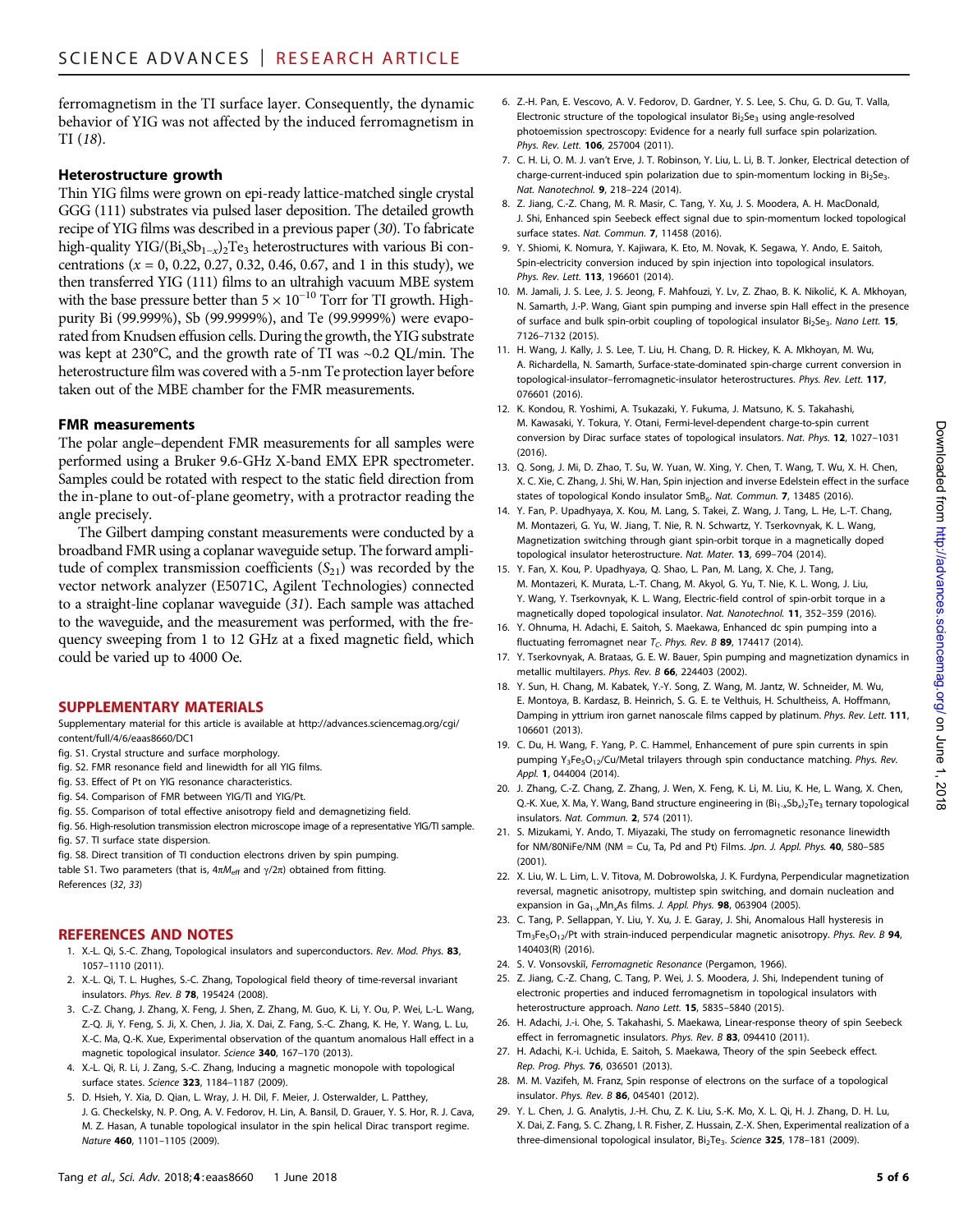- 30. C. Tang, M. Aldosary, Z. Jiang, H. Chang, B. Madon, K. Chan, M. Wu, J. E. Garay, J. Shi, Exquisite growth control and magnetic properties of yttrium iron garnet thin films. Appl. Phys. Lett. **108**, 102403 (2016).
- 31. Y. Zhao, Q. Song, S.-H. Yang, T. Su, W. Yuan, S. S. P. Parkin, J. Shi, W. Han, Experimental investigation of temperature-dependent Gilbert damping in permalloy thin films. Sci. Rep. 6, 22890 (2016).
- 32. Y. Ohnuma, H. Adachi, E. Saitoh, S. Maekawa, Magnon instability driven by heat current in magnetic bilayers. Phys. Rev. B 92, 224404 (2015).
- 33. S. Maekawa, H. Adachi, K.-i. Uchida, J. Ieda, E. Saitoh, Spin current: Experimental and theoretical aspects. J. Phys. Soc. Jpn. 82, 102002 (2013).

Acknowledgments: We acknowledge the assistance from N. Samarth and J. Kally for the sample preparation and useful discussions with Z. Shi, J. Li, V. Ortiz, and M. Aldosary. **Funding:** This work was supported as part of the Spins and Heat in Nanoscale Electronic Systems, an Energy Frontier Research Center funded by the U.S. Department of Energy, Office of Science, Basic Energy Sciences under award no. SC0012670 (C.T., Y.X., Y.L., and J.S.). Q.S., W.Y., Y.Y., and W.H. acknowledge the support of the National Basic Research Programs of China (973 grants 2014CB920902 and 2015CB921104) and the National Natural Science Foundation of China (grant 11574006). C.-Z.C. and J.S.M. acknowledge the support of the NSF under grant nos. DMR-1207469 and 1700137, the Office of Naval Research under grant nos. N00014- 13-1- 0301 and N00014-16-1-2657, and the STC (Science and Technology Center) Center for Integrated Quantum Materials under NSF grant no. DMR-1231319. Y.O., M.M., and S.M. acknowledge the support of the Exploratory Research for Advanced Technology–Japan

Science and Technology Agency (JPMJER1402) and the Grant-in-Aid for Scientific Research on Innovative Areas Nano Spin Conversion Science (26103006), Grant-in-Aid for Scientific Research C (JP15K05153), and Grant-in-Aid for Scientific Research B (JP16H04023 and JP17H02927) from the Ministry of Education, Culture, Sports, Science and Technology, Japan. Author contributions: J.S. conceived and supervised the experiments. C.T. grew the YIG MI thin films and performed the cavity FMR measurements and data analysis with the help of Y.L. Q.S. performed the broadband FMR measurements and data analysis with the help of W.Y. and Y.Y. and the supervision of W.H. Y.X. performed the transmission electron microscopy sample preparation. C.-Z.C. grew the TI thin films on YIG to form heterostructures with the supervision of J.S.M. Y.O., M.M., and S.M. did the theoretical calculations. All authors participated in the preparation of the final manuscript. Competing interests: The authors declare that they have no competing interests. Data and materials availability: All data needed to evaluate the conclusions in the paper are present in the paper and/or the Supplementary Materials. Additional data related to this paper may be requested from the authors.

Submitted 27 December 2017 Accepted 20 April 2018 Published 1 June 2018 10.1126/sciadv.aas8660

Citation: C. Tang, Q. Song, C.-Z. Chang, Y. Xu, Y. Ohnuma, M. Matsuo, Y. Liu, W. Yuan, Y. Yao, J. S. Moodera, S. Maekawa, W. Han, J. Shi, Dirac surface state–modulated spin dynamics in a ferrimagnetic insulator at room temperature. Sci. Adv. 4, eaas8660 (2018).